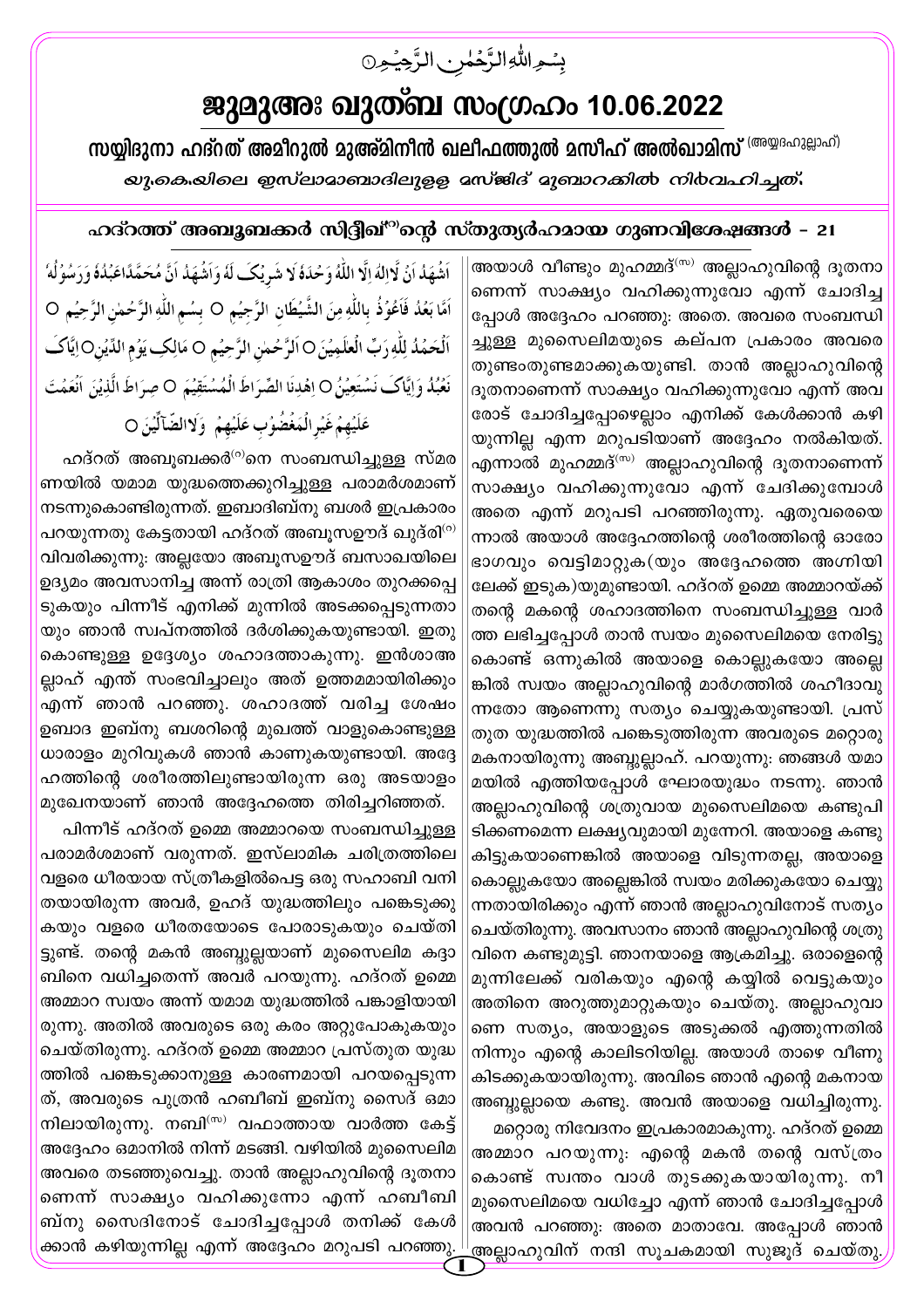താങ്കളിൽ ഇപ്പോൾ യുദ്ധത്തിനുള്ള ധൈര്യം ഇല്ല. വള രെയധികം ക്ഷീണിതനായിരിക്കുന്നു. അദ്ദേഹം മറുപ ടിയായി പറഞ്ഞു: വിളിക്കുന്നയാൾ എന്റെ പേരെടു ത്താണ് വിളിച്ചിരിക്കുന്നത്. ഞാൻ പറഞ്ഞു: അദ്ദേഹം അൻസാൻ എന്നാണല്ലോ വിളിച്ചത്; പരിക്കേറ്റവരെയാ യിരുന്നില്ല അദ്ദേഹം ഉദ്ദേശിച്ചത്. അബൂഅഖീൽ മറു പടി പറഞ്ഞു: ഞാൻ അൻസാറിൽപെട്ടവനാകുന്നു. മറ്റുള്ളവർ ധൈര്യം കാണിച്ചില്ലെങ്കിലും ഞാൻ നിശ്ച യമായും മറുപടി നൽകുന്നതാണ്. ഇബ്നു ഉമർ പറ യുന്നു. അബൂഅഖീൽ ധൈര്യം സംഭരിച്ചുകൊണ്ട് എഴുന്നേറ്റു. തന്റെ വലതുകൈയിൽ ഊരിപ്പിടിച്ച വാളെ ടുത്തുകൊണ്ട് വിളിച്ചു പറഞ്ഞു: അല്ലയോ അൻസാർ, ഹുനൈൻ ദിവസത്തെപോലെ തിരിഞ്ഞ് ആക്രമിക്കു ക. അവരെല്ലാവരും ഒരുമിച്ചുകൂടുകയും ശത്രുക്കൾക്ക് മുന്നിൽ ഒരു പരിചയായി മാറിക്കൊണ്ട് ശത്രുക്കളെ ഉദ്യാനത്തിലേക്ക് തള്ളിക്കയറ്റുകയും ചെയ്തു. അവർ പരസ്പരം കൂടിച്ചേർന്നു. പിന്നീട് രൂക്ഷമായ യുദ്ധം നടന്നു. വാളുകൾ പരസ്പരം പതിക്കാൻ തുടങ്ങി. അബൂഅഖീലിന്റെ മുറിവേറ്റ കൈ തോളിൽനിന്ന് വേർ പെട്ട് പോകുന്നതും അത് ഭൂമിയിൽ പതിക്കുന്നതായും ഞാൻ കണ്ടു. അദ്ദേഹത്തിന് 14 മുറിവുകളേറ്റിരുന്നു. പ്രസ്തുത മുറിവുകൾ കാരണത്താൽ അദ്ദേഹം ശഹീ ദാവുകയും ചെയ്തു. ഇബ്നു ഉമർ<sup>(റ)</sup> പറയുന്നു: ഞാൻ അബൂഅഖീലിന്റെ പക്കൽ എത്തിയപ്പോൾ അദ്ദേഹം നിലത്തു വീണ്കിടന്ന് അവസാനശ്വാസം എടുക്കുക യായിരുന്നു. ഞാൻ പറഞ്ഞു: അല്ലയോ അബൂഅഖീൽ. അപ്പോൾ അദ്ദേഹം വിറച്ച ശബ്ദത്താൽ ലബ്ബൈക്ക് എന്ന് പറഞ്ഞു. പിന്നീട് ചോദിച്ചു: ആർക്കാണ് പരാ ജയം സംഭവിച്ചത്. ഞാൻ ഉച്ചത്തിൽ പറഞ്ഞു: സുവാർ ത്തയാകട്ടെ. അല്ലാഹുവിന്റെ ശത്രു മുസൈലിമ വധിക്ക പ്പെട്ടിരിക്കുന്നു. അദ്ദേഹം അൽഹംദുലില്ലാഹ് എന്ന് പറഞ്ഞുകൊണ്ട് തന്റെ വിരൽ ആകാശത്തേക്ക് ഉയർ ത്തുകയും ജീവൻ വെടിയുകയും ചെയ്തു. ഇബ്നു ഉമർ പറയുന്നു: ഞാൻ എന്റെ പിതാവായ ഹദ്റത് ഉമ റിനെ ഈ എല്ലാ സംഭവങ്ങളും കേൾപ്പിച്ചപ്പോൾ അദ്ദേ ഹം പറഞ്ഞു: അല്ലാഹു അദ്ദേഹത്തിൽ കരുണ ചൊരി യട്ടെ. അദ്ദേഹം എപ്പോഴും ശഹാദത്തിനാഗ്രഹിച്ചിരു ന്നു. എന്റെ അറിവനുസരിച്ച് അദ്ദേഹം റസൂൽ തിരു മേനി<sup>(സ)</sup>യുടെ ഏതാനും തിരഞ്ഞുക്കപ്പെട്ട സഹാബി കളിൽപെട്ട വൃക്തിയും അവരിൽ ആദൃകാലത്ത് ഇസ്ലാം സ്വീകരിച്ച വൃക്തിയുമായിരുന്നു. മുജാഅ ബിൻ മറാറ യമാമ യുദ്ധാനന്തരം ഒരിക്കൽ പറയുക യുണ്ടായി: അല്ലയോ റസൂലിന്റെ ഖലീഫാ, യമാമ യുദ്ധത്തിൽ പങ്കെടുത്ത സഹാബാക്കളേക്കാൾ കൂടു തൽ വാൾപ്രയോഗങ്ങൾക്ക് മുമ്പാകെ സ്ഥിരചിത്ത രായി നിലകൊള്ളുന്ന ആരെയും ഞാൻ കണ്ടിട്ടില്ല. മാത്രവുമല്ല അവരെക്കാൾ കൂടുതൽ ശക്തമായ ആക്രമണം നടത്തുന്നവരെയും ഞാൻ കണ്ടിട്ടില്ല. മുജാഅഃ അബൂബക്കർ<sup>(റ)</sup>നോട് മഅൻ ബിൻ അദിയു 'ടെയും അൻസ്വാറുകളുടേയും സ്ഥിരചിത്തതയേയ<mark>ു</mark>ം

ഹദ്റത് ഉമ്മെ അമ്മാറ പറയുന്നു: അല്ലാഹു ശത്രുക്ക ളുടെ വേരറുത്തിരിക്കുന്നു. യുദ്ധം അവസാനിക്കുകയും ഞാൻ എന്റെ വീട്ടിലേക്ക് മടങ്ങുകയും ചെയ്തപ്പോൾ ഹദ്റത് ഖാലിദ് ഇബ്നു വലീദ് ഒരു അറബിയായ വൈദ്യ നെ എന്റെ അടുക്കലേക്ക് കൊണ്ടുവന്നു. അയാൾ തിളച്ച എണ്ണകൊണ്ട് എന്നെ ചികിൽസിച്ചു. അല്ലാഹു വാണെ, ഈ ചികിൽസ എന്റെ കൈ മുറിക്കുന്നതിനേ ക്കാൾ കൂടുതൽ എനിക്ക് അസഹ്യമായിരുന്നു. ഹദ്റത് ഖാലിദ് എന്നെ വളരെയധികം ശ്രദ്ധിച്ചിരുന്നു. ഞങ്ങ ളോട് വളരെ നല്ലനിലയിലാണ് പെരുമാറിയിരുന്നത്. ഞങ്ങളുടെ അവകാശത്തെ എപ്പോഴും ശ്രദ്ധിച്ചിരുന്നു. ഞങ്ങളെ സംബന്ധിച്ചുള്ള തിരുനബി $^{\text{\tiny{(m)}}}$ യുടെ വസി യ്യത്ത് എപ്പോഴും പരിഗണിച്ചിരുന്നു.

യമാമ യുദ്ധത്തിൽ മുറിവേറ്റ മുസ്ലിംകളുടെ എണ്ണം വളരെ അധികമായിരുന്ന കാരണത്താൽ അൻസാറു കളിലും മുഹാജിരീംകളിലും നിന്നുമുള്ള കുറച്ചുപേർ മാത്രമേ ഹദ്റത് ഖാലിദിനോടൊപ്പം നമസ്കാരത്തിൽ പങ്കെടുത്തിരുന്നുള്ളൂ. മറ്റൊരു നിവേദനത്തിൽ ഇങ്ങ നെയും വന്നിരിക്കുന്നു, യമാമ യുദ്ധത്തിൽ ഉമ്മെ അമ്മാ റയ്ക്ക് മുറിവേറ്റു. വാളുകൊണ്ടും അമ്പുകൊണ്ടുമുള്ള പതിനൊന്ന് മുറിവുകളാണ് അവർക്ക് ഏറ്റിരുന്നത്. കൂടാതെ അവരുടെ ഒരു കയ്യ് അറ്റുപോയിരുന്നു. ഹദ് റത് അബൂബക്കർ<sup>ര)</sup> അവരുടെ വിശേഷങ്ങൾ ആരായു ന്നതിനായി വന്നുകൊണ്ടിരുന്നു. കഅബ് ഇബ്നു അജ് റഹ് അന്ന് രൂക്ഷമായിതന്നെ പോരുതി. അന്ന് ജനങ്ങ ൾക്ക് കഠിമായ പരാജയം ഏറ്റുവാങ്ങേണ്ടി വന്നിരുന്നു. പരാജയം രുചിച്ചുകൊണ്ട് ചിതറിയോടി അവർ സൈ ന്യത്തിന്റെ അന്തിമ ഭാഗത്തേയും കടന്നുപോയിരുന്നു. കഅബ് വിളിച്ചു പറഞ്ഞു: അല്ലയോ അൻസാർ, അല്ല യോ അല്ലാഹുവിന്റെ അൻസാർ, റസൂലിന്റെ സഹായ ത്തിനായി വരിക. ഇങ്ങനെ പറഞ്ഞുകൊണ്ട് അദ്ദേഹം മുഹ്കം ഇബ്നു തുഫൈലിന്റെ അടുത്തെത്തി. മുഹ്കം അദ്ദേഹത്തെ ആക്രമക്കുകയും അദ്ദേഹത്തിന്റെ ഇടത് കൈ അറുത്തുമാറ്റുകയും ചെയ്തു. അല്ലാഹുവാണെ, എന്നിട്ടും കഅബിന്റെ കാലിടറിയില്ല. വലത് കൈകൊ ണ്ട് പൊരുതുകയായിരുന്നു. അന്നേരം അദ്ദേഹത്തിന്റെ ഇടതുകൈയിൽനിന്ന് രക്തം ഒഴുകുന്നുണ്ടായിരുന്നു. പിന്നീട് അബുഅഖീലിനെ സംബന്ധിച്ച് പറയുന്നു,

അൻസാറുകളുടെ സഖ്യകക്ഷിയിൽപെട്ട വ്യക്തിയായി രുന്ന അബൂഅഖീൽ യമാമ ദിവസം ഏറ്റവും ആദ്യം യുദ്ധത്തിനായി പുറപ്പെട്ടു. അദ്ദേഹത്തിന് ഒരു ശരമേൽ ക്കുകയും അത് തോളിനെ തുരന്നുകൊണ്ട് ഹൃദയത്തി ലേക്ക് എത്തുകയും ചെയ്തു. അദ്ദേഹം ആ ശരത്തെ വലിച്ച് പുറത്തെടുത്തു. ആ മുറിവ് കാരണത്താൽ അദ്ദേ ഹം ക്ഷീണിതനായി. അദ്ദേഹം മഅൻ ഇബ്നു അദ്ദി ഇപ്രകാരം പറയുന്നതായി കേട്ടു, അല്ലയോ അൻസാറു കളേ, ശത്രുക്കളെ ആക്രമിക്കുന്നതിനായി മടങ്ങി വരിക. അംറ് പറയുന്നു: അബൂഅഖീൽ തന്റെ ജനങ്ങളിലേക്ക് പോകുന്നതിനായി എഴുന്നേറ്റപ്പോൾ ഞാൻ ചോദിച്ചു: അബൂഅഖീൽ താങ്കൽ എന്താണ് ഉദ്ദേശിക്കുന്നത്.ഉ